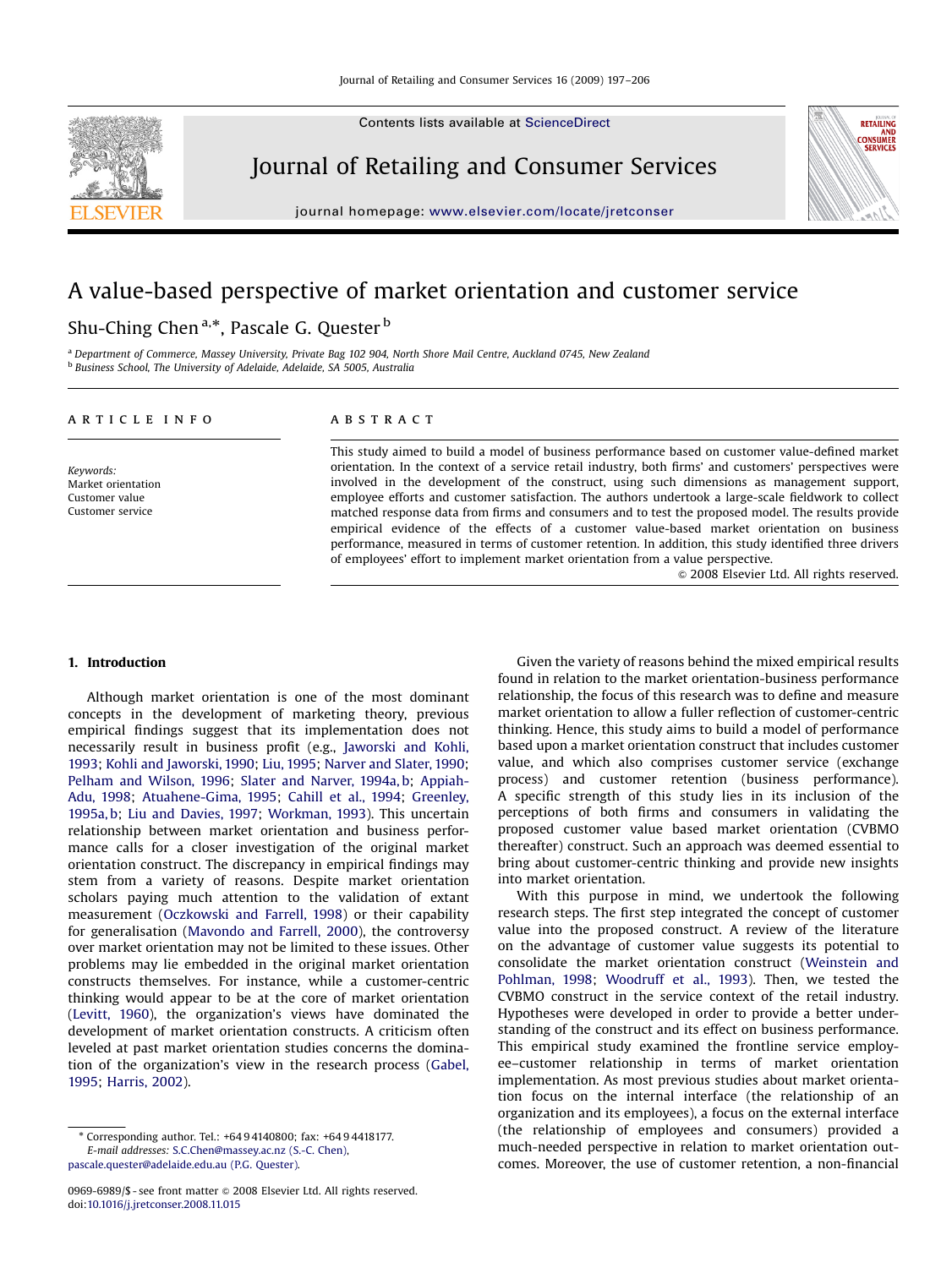performance index, shed additional insight into the market orientation-business performance link. Past research in this area has typically used traditional financial indices, primarily in the context of the manufacturing industry.

#### 2. Theoretical foundations

### 2.1. Market orientation and customer value

To date, researchers continue to define market orientation in various ways (Deshpandé [et al., 1993](#page--1-0); [Kohli and Jaworski, 1990;](#page--1-0) [Narver and Slater, 1990\)](#page--1-0). When examined as a whole, three general components can be identified in extant definitions: (1) customer focus, (2) process emphasis, and (3) goal achievement. All are aimed at satisfying customers or exchange partners' needs and wants to achieve an organization's business goal. [Narver and Slater \(1990\)'](#page--1-0)s definition of market orientation was adopted in this study. Market orientation is ''the organization culture that most effectively and efficiently creates the necessary behaviors for the creation of superior value for buyers and, thus, continuous superior performance for the business ([Narver and](#page--1-0) [Slater, 1990, p. 21\)](#page--1-0)''. Narver and Slater's definition of market orientation reflects a real business phenomenon much better than others. Moreover, they claim that an organization can achieve a longer lasting business performance if creating superior customer value is the way to gain a sustainable competitive advantage. Examples of this can be seen in practice. For example, the top retailer in Taiwan, 7–11 convenience stores, with its 24 h and yearround opening hours, provides convenience for customers and especially for late night shoppers. Hence, 7–11 achieved its prominent business position by a sustainable competitive advantage: delivering superior customer value. This underlying premise of providing value for customers justifies its use in this study.

This study defines customer value based on previous theoretical and empirical studies relevant to the current research purpose. As stated by [Taylor \(1961\),](#page--1-0) the term ''value'' refers to a judgment of preference by consumers. An overview of customer value theory suggests that consumers can perceive value from the rational and the experiential perspectives [\(Holbrook and Hirschman,](#page--1-0) [1982](#page--1-0); [Zeithaml, 1988\)](#page--1-0). In order to enhance the comprehension of customer value in consumption experiences, some scholars contend that both perspectives are equally important [\(Holbrook](#page--1-0) [and Hirschman, 1982](#page--1-0)).

Moreover, two kinds of measures for customer value are identified under the rational and experiential perspectives: they are attribute/monetary [\(Weinstein and Pohlman, 1998](#page--1-0)) and experiential/non-monetary ones ([de Ruyter et al., 1997](#page--1-0); [Holbrook,](#page--1-0) [1999](#page--1-0)). Some scholars also introduce different dimensions of customer value, which can mainly be classified as extrinsic and intrinsic ones ([Hartman, 1967;](#page--1-0) [Holbrook, 1999\)](#page--1-0). In this study, we used the integrated approach proposed by [Chen and Quester](#page--1-0) [\(2005, p. 783\)](#page--1-0) to define customer value. Customer value is defined based on a three-dimensional categorization: the rational and the experiential perspectives, attribute/monetary and experiential/ non-monetary ones, and extrinsic/intrinsic ones.

Regarding the link between market orientation and customer value, a review of the literature on the advantage of customer value suggests two key arguments for adopting this view: (1) Customer value is a theory emphasising the implementation of customer-centric thinking in marketing [\(Weinstein and Pohlman,](#page--1-0) [1998](#page--1-0)), and (2) Customer value is regarded as the premise to achieve a positive business performance [\(Woodruff et al., 1993\)](#page--1-0). Because of its pivotal role in consolidating the market orientation construct, customer value was integrated with market orientation in order to form a customer value-based market orientation construct. In terms of research focus, selecting a convincing basis from existing market orientation constructs and/or conceptualisations was crucial since modifying existing construct or building theory from existing conceptualisation are generally accepted approaches for scholars ([Zaltman et al., 1982\)](#page--1-0). [Narver and Slater's](#page--1-0) [\(1990\)](#page--1-0) underlying premise of providing value for exchange partner justified its selection as the foundation for the conceptual development of the proposed CVBMO construct.

Embedding customer value in the market orientation construct enabled this research to address the major shortcoming identified with existing market orientation constructs. Previous researchers have called for the development of market orientation to involve customers' viewpoints [\(Chang and Chen, 1998](#page--1-0); Deshpandé et al., [1993](#page--1-0)). The inability of most existing constructs to reflect customer-centric thinking was thus overcome by involving consumers' opinions. In addition, the concept of customer value and its related delivery processes are more complex, multidimensional, and dynamic [\(Ganesh et al., 2000;](#page--1-0) [Woodruff et al.,](#page--1-0) [1993](#page--1-0)). In order to fully integrate customers' value perceptions in an organization's implementation of market orientation, this study used a dyadic approach. By including both firms' and consumers' shared perceptions of value, we aimed to provide an alternative view on market orientation construct.

#### 2.2. Market orientation and non-financial performance indices

Current measures for market orientation are derived from the perspectives of business executives or managers in the manufacturing industry. Consequently, current business performance indices used in market orientation are inevitably biased in favor of traditional financial indices. This is despite the fact that, in the short term, traditional financial indices may neither capture the comprehensive nature of market orientation nor reveal its total effects, partly because of time lag effects, which are suggested as a critical cause of ineffective market orientation ([Appiah-Adu, 1998;](#page--1-0) [Greenley, 1995a](#page--1-0)). In addition, financial indicators may also be inappropriate for the non-manufacturing sector. It is thus critical that market-oriented organizations adopt performance indices that appropriately reflect business performance.

To address the limitations of financial measures, this study relies on the non-financial performance index of customer retention to examine the consequence of our proposed CVBMO. As discussed previously, the observed discrepancy in empirical findings regarding the market orientation-business performance link may stem from the choice of unsuitable performance indicators. In addition, in order to reflect customer-centric marketing thinking [\(Sheth et al., 2000](#page--1-0)), it is essential to include non-financial indicators in evaluating the impact of market orientation. However, little effort has been made to utilise nonfinancial performance indices in the research domain of market orientation ([Slater and Narver, 2000\)](#page--1-0). Prior researchers have empirically verified different causal relationships between market orientation and service quality ([Webb et al., 2000\)](#page--1-0), between market orientation and internal customer (i.e., employees) satisfaction ([Siguaw et al., 1994\)](#page--1-0), and between market orientation and external customer satisfaction ([Slater and Narver, 2000\)](#page--1-0). However, to the best of the authors' knowledge, few studies have empirically explored the connection between market orientation and customer retention. Exploring the link between these two variables deserves attention, especially in the research domain of market orientation ([Gray and Hooley, 2002](#page--1-0); [Slater and Narver,](#page--1-0) [2000](#page--1-0)), as this non-financial indicator should reveal a clear effect of market orientation on business performance. Adopting a nonfinancial performance index (customer retention) thus provides an alternative way of appraising the effects of market orientation